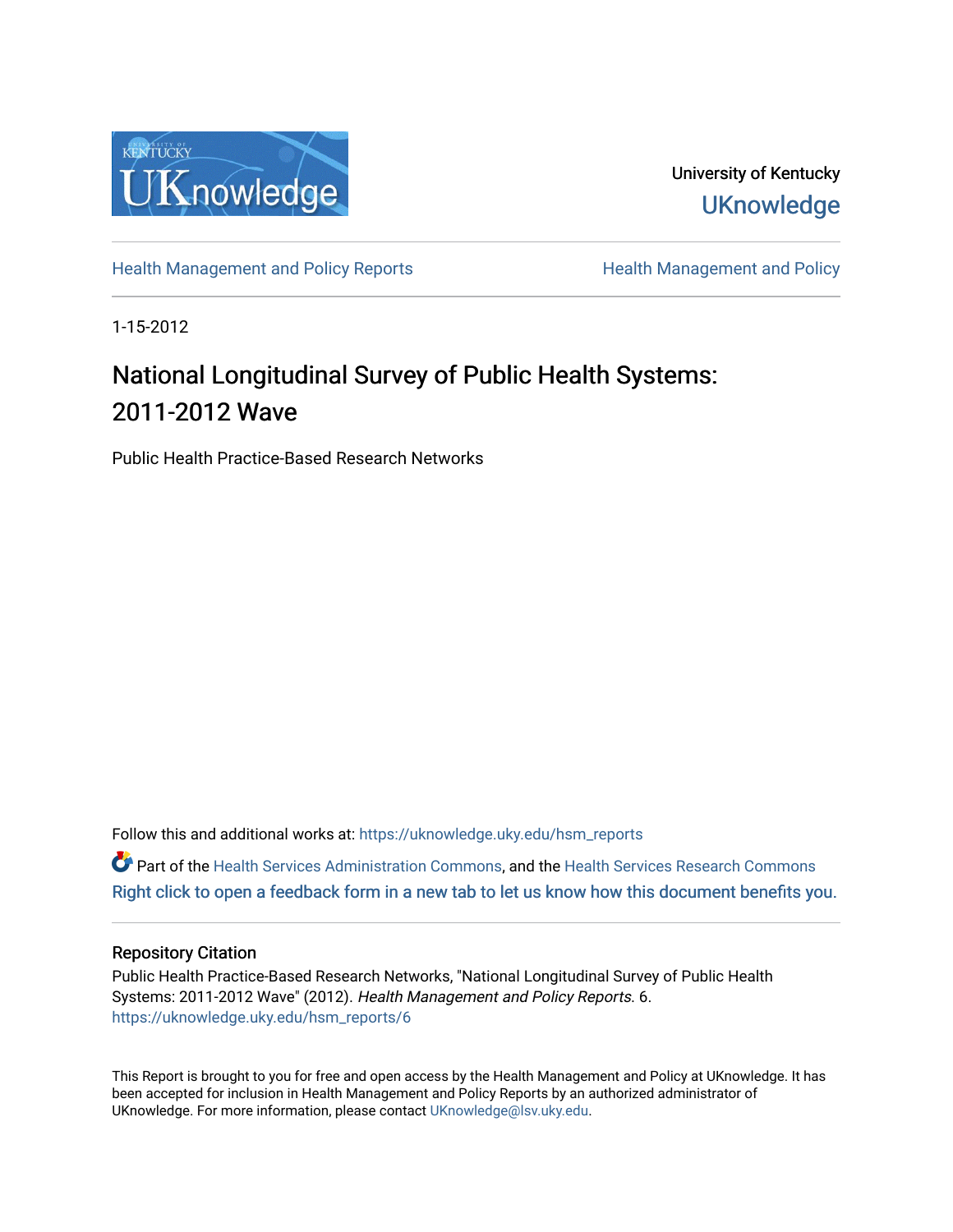

## **NATIONAL LONGITUDINAL S URVEY OF P UBLIC HEALTH SYSTEMS 2011-12 Wave**

Since 1998, researchers have followed a nationally representative cohort of U.S. communities to examine the types of public health activities performed within the community, the range of organizations contributing to each activity, and the perceived effectiveness of each activity in addressing community needs. This information, obtained through a validated survey of local public health officials, provides an in-depth view of the structure and function of local public health delivery systems and how these systems evolve over time. Originally conducted with support from the U.S. Centers for Disease Control and Prevention, the **National Longitudinal Survey of Public Health Systems** (NLSPHS) was fielded for the first time in 1998, with a follow-up survey conducted in 2006 as part of a Robert Wood Johnson Foundation-funded project to develop an evidence-based typology of local public health delivery systems. Each wave of the survey has been linked with data on local health departments collected from the prior year's National Profile of Local Health Departments survey conducted by the National Association of County and City Health Officials (NACCHO), allowing for an in-depth view of how local health departments relate to the multi-organizational delivery systems in which they operate. These data, linked with still other data sources on community demographic, health, and economic characteristics, have supported a wide array of studies regarding the organization, financing, and delivery of public health services and provided considerable insight into policy and administrative mechanisms for improving the practice of public health.<sup>[1](#page-3-0)[-](#page-3-1)10</sup>

## **The 2011-12 Survey**

A third wave of the NLSPHS will be conducted in winter 2011-12 through the National Coordinating Center for Public Health Services and Systems Research at the University of Kentucky in collaboration with the Public Health Practice-Based Research Networks Program at the University of Kentucky – both funded by the Robert Wood Johnson Foundation. It will be possible to link this wave of the NLSPHS survey with the 2010 NACCHO Profile Survey as well as the 2010 Survey of State Health Agencies conducted by the Association of State and Territorial Health Officials (ASTHO).

Among its many benefits for research, policy and practice, the 2011-12 NLSPHS will provide a broad view of how public health delivery systems are responding to the economic downturn as well as to the initial implementation of health system reform under the federal Affordable Care Act. Since 2008, the global recession has forced many public health organizations, particularly those in the public sector, to restructure their work and scale back their activities in response to funding reductions. The 2011-12 NLSPHS data will allow examination of how these effects have played out across the constellation of organizations that contribute to public health activities at the local level, particularly regarding the division of roles, responsibilities, and effort across organizations. For example, the survey will be used to examine the extent to which non-governmental organizations are able to shoulder greater public health responsibilities and effort when public sector spending is reduced. Likewise, the survey will be used to examine how the Affordable Care Act's enhanced community benefit reporting requirements for hospitals are influencing hospital contributions to local public health activities, and how the law's other incentives for health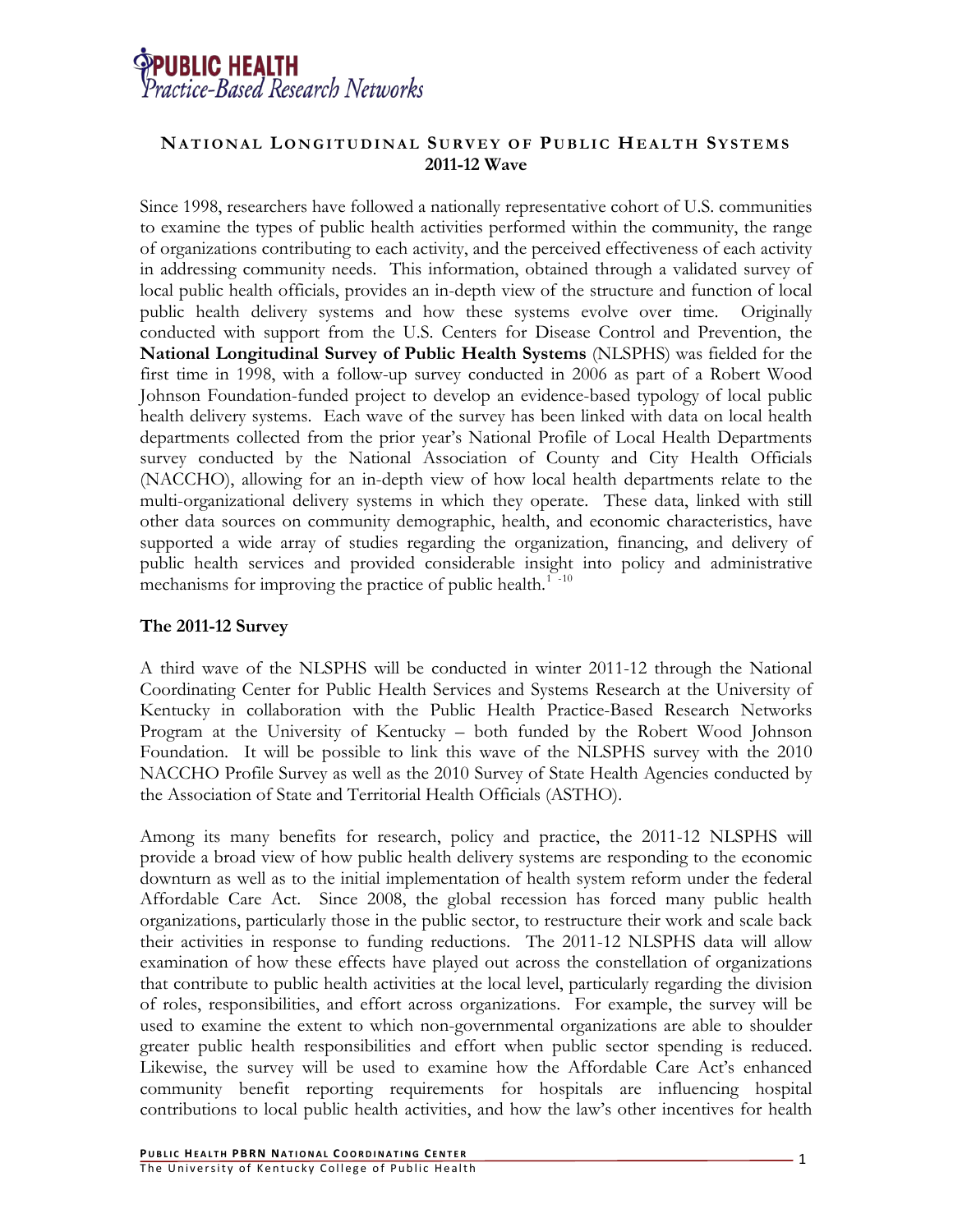insurers, physicians, and community health centers are influencing the roles that these organizations play within public health delivery systems.

# **Methodology and Sample**

The survey instrument asks local public health officials to report information about a set of 20 activities widely considered to be core elements of public health practice at the local level. These activities were developed as indicators of the three core public health functions identified in the Institute of Medicine's 1988 consensus report on public health, and they correspond closely with the Essential Public Health Services framework now widely used in practice. While not a comprehensive representation of the scope of public health work, these indicators serve as a screening tool for characterizing the breadth of work performed within public health delivery systems. For each activity, the instrument asks officials to report on whether the activity is performed in the community served by the public health agency, the range of organizations involved in performing the activity, the proportion of effort contributed by the local public health agency in performing the activity, and the perceived effectiveness of the activity in addressing community needs. The instrument was developed and validated through a series of studies sponsored by CDC and led by C. Arden Miller at the University of North Carolina-Chapel Hill and Bernard Turnock at the University of Illinois-Chicago. The survey requires approximately 20 minutes of time to  $complete.<sup>11-14</sup>$  $complete.<sup>11-14</sup>$  $complete.<sup>11-14</sup>$  $complete.<sup>11-14</sup>$ 

The NLSPHS follows a national cohort of local public health systems that were selected for the first wave of the survey in 1998. This cohort was defined initially by identifying all local health departments in the U.S. that served a jurisdiction containing at least 100,000 residents using data from the 1997 NACCHO Profile survey and U.S. Census data, and sampling 100 percent of these jurisdictions (n=397). These jurisdictions represent approximately 17 percent of all local public health jurisdictions in the U.S., but they serve approximately 70% of the U.S. population. During the 2006 wave of the survey, a stratified random sample of jurisdictions containing populations less than 100,000 residents was added to the cohort  $(n=50)$ .

## **Timeline, Products, and Outcomes**

The 2011-12 wave of the NLSPHS will be fielded using a combination of web-based, mail, and telephone survey techniques. As in prior waves of the survey, local public health officials who respond to the survey will receive a customized report of results that examines how their own jurisdiction's public health delivery system has changed over time and how it compares with other communities across the U.S. and among "peer-groups" of similar communities defined based on demographic and socioeconomic characteristics. This report is intended for use by local officials and their community partners for a variety of purposes including strategic planning, systems development and evaluation, policy development and analysis, and quality improvement. A series of analyses, publications, and presentations will be produced using the data, including analyses of how recent economic and policy changes are influencing the structure and function of local public health delivery systems, and how these systems-level changes impact population health. As with prior waves of the survey, a public-use NLSPHS dataset will be produced as a resource for researchers and policy